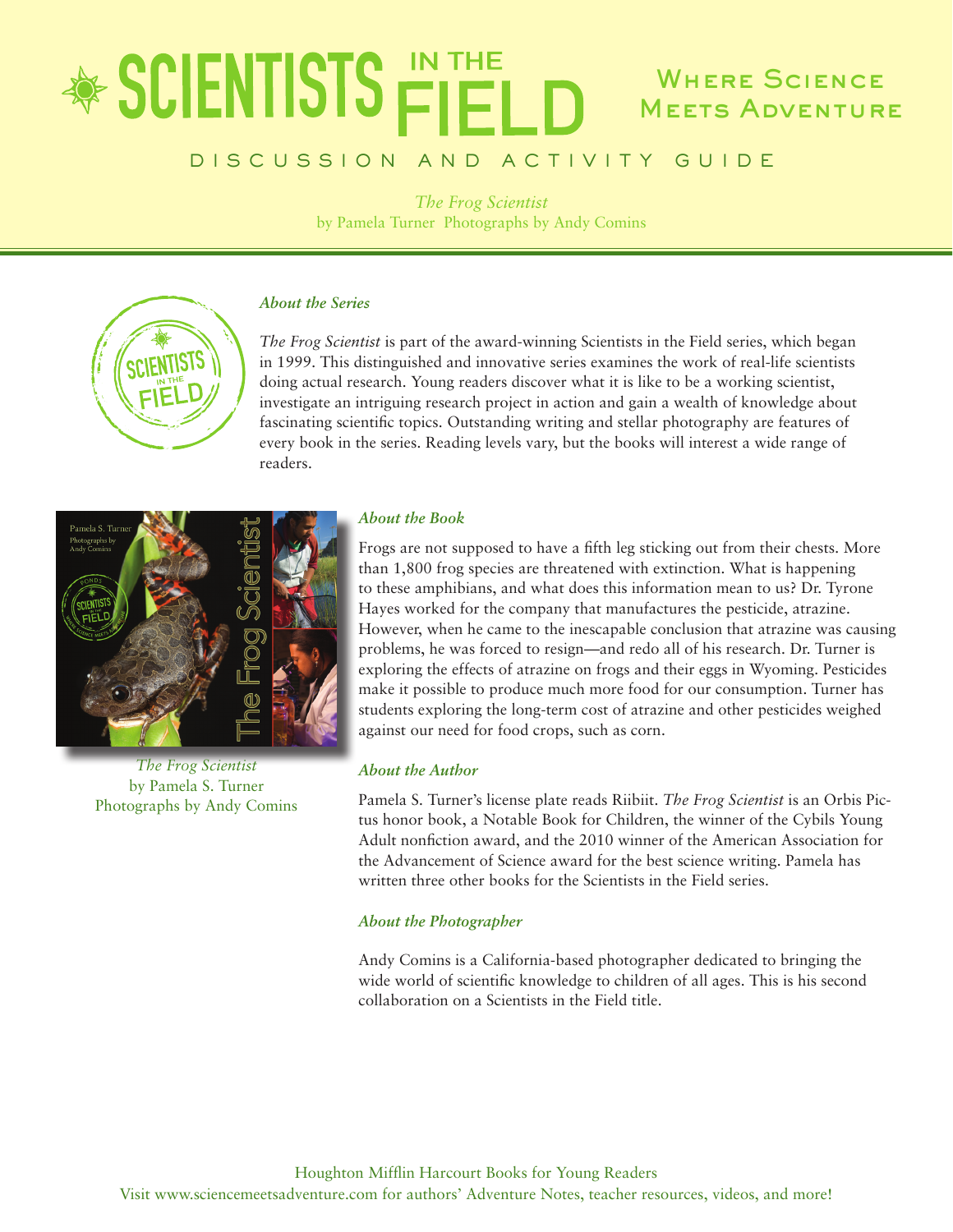## DISCUSSION AND ACTIVITY GUIDE THE FROG SCIENTIST by Pamela S. Turner Photographs by Andy Comins

### *Pre-Reading Activities:*

Show students an ear of corn in its husk. Slowly peel the leaves of the husk off the corn one leaf at a time. Ask students whether or not insects or other bugs might like to eat the corn. Discuss whether or not corn plants and corn offer bugs places to hide. What should we do to make sure that our corn and other crops are not filled with bugs? Show pictures of the European corn borer,

armyworm, stalk borer, corn leaf aphid, corn flea beetle, and other pests that

attack corn in this country. Show students the picture of the leopard frog on page 16 and maybe other images of deformed frogs. Ask students what corn pests and frogs have in common.

### *Discussion Questions:*

Dr. Hayes worked for a company that produces atrazine. He was well paid. When he quit that job he chose to re-do his research. Ask students how they feel about starting all over to do school work. Follow this with a discussion about how the students feel about Dr. Hayes's decision to quit a good job and re-do his research.

Many farmers and other folks believe the problem with atrazine is far less serious than the problem of raising food. They believe that pesticides do not have to pose a serious health risk. How much environmental risk, if any, is acceptable for our country's food production process?

Discuss the obstacles Dr. Hayes has overcome in his quest to be a field biologist.

Dr. Hayes's experiment includes contaminating the water with three parts per billion of atrazine. How much is this? Can you demonstrate how much this is for other students?

Scientists often have to make controversial decisions. Turner describes Hayes' regret in having to put atrazine into the pond on page 5: "Although Tyrone doesn't like putting even a tiny pinch of pesticide into the environment, this little pond is part of an experiment that will help answer some big questions." What do you think about this? As citizens, what kinds of choices do we make about things we do or products that we buy? Are any of these choices controversial?

### *Applying and Extending Our Knowledge:*

Brainstorm with your students what kinds of organisms the class could observe in an outdoor area, such as a playground. Then move outside and generate a list of all the organisms found in a set amount of time (at least five minutes). Don't forget to include insects and other bugs, as well as plant life. Share with the class a field journal. The American Museum of Natural History has good information about field journals here: www.amnh.org/explore/curriculumcollections/biodiversity-counts/what-is-biodiversity/doingscience-researchers-and-exhibition-staff-talk-abouttheir-work.-keeping-a-field-journal-1. Make sure students add questions to the end of each entry about something they observe. Generate with the students various predictions and hypotheses about what they expect to observe each day and over time.

- • Using string or hula hoops or natural markers, assign students a specific section of the outdoor area to monitor with a field journal. Make sure to map the site so the students are always observing the exact same location. For the next month (or longer), have students record their observations as regularly as time permits (ideally, on a daily basis).
- Print checklists of the organisms from your earlier observation to distribute to students. Have students list any organisms from this list that they observed in their specific location (adding any new ones, as required). Discuss reasons for not seeing some animals and regularly seeing others. Which are always found, usually found, regularly found, sometimes found, rarely found, and never found in a student's specific habitat? Take a daily picture from the exact same location with a digital camera. Make sure to date each picture.
- Divide the class into groups and have certain groups specialize in a specific organism (in addition to their field journal work).
- Create a class booklet of the questions students have written. When appropriate, have these questions guide the next day's observations. Have other students use their own observations to formulate answers or theories concerning the questions.

### Houghton Mifflin Harcourt Books for Young Readers

Visit www.sciencemeetsadventure.com for authors' Adventure Notes, teacher resources, videos, and more!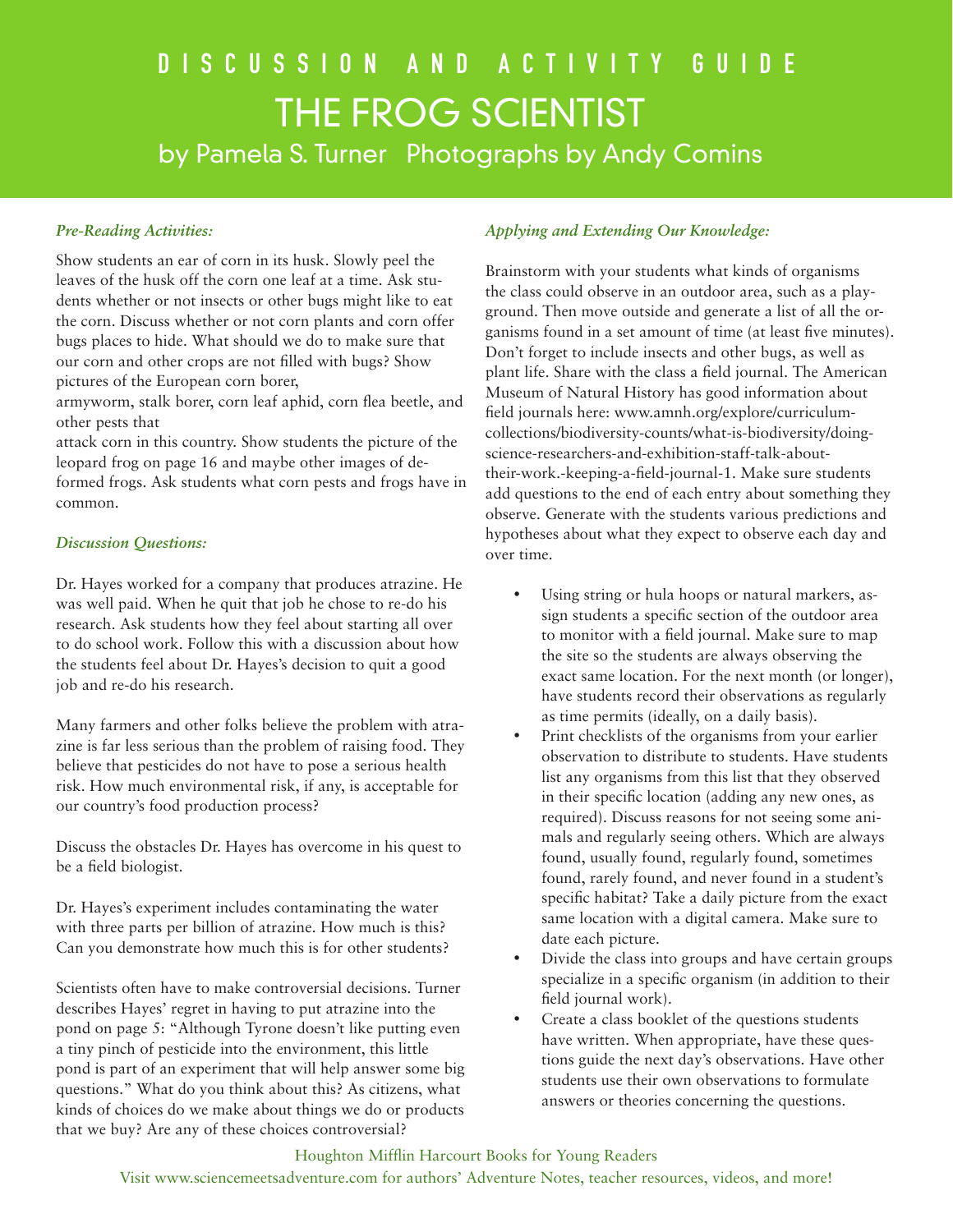# DISCUSSION AND ACTIVITY GUIDE THE FROG SCIENTIST

by Pamela S. Turner Photographs by Andy Comins

- These activities, above, may also be used by students in outdoor areas of their own choosing (and assigned as homework or extra credit). Discuss with students whether a field journal could even be done in, say, the lunch room.
- Compare the class predictions before starting with what the class observes monthly (and at the end of the time period). What new predictions and hypotheses do the students have?

### **Common Core Connection**

**RI.6.7.** Integrate information presented in different media or formats (e.g., visually, quantitatively) as well as in words to develop a coherent understanding of a topic or issue. **W.6**.10. Write routinely over extended time frames (time for research, reflection, and revision) and shorter time frames (a single sitting or a day or two) for a range of discipline-specific tasks, purposes, and audiences.

**RST.6-8.9**. Compare and contrast the information gained from experiments, simulations, video, or multimedia sources with that gained from reading a text on the same topic.

Frogs and other amphibians are found throughout the world. Turner has pictures of at least twenty different frogs.

- Map the location of all the frogs listed in this book. Be sure to indicate whether a frog is endangered.
- Add frogs from your location to the map. Be sure to include the scientific name of any frogs you add, in addition to the common name.
- Use a library to discover at least five more frogs to add to the frog map.

### **Common Core Connection**

**W.6.7**. Conduct short research projects to answer a question, drawing on several sources and refocusing the inquiry when appropriate.

**RI.6.7.** Integrate information presented in different media or formats (e.g., visually, quantitatively) as well as in words to develop a coherent understanding of a topic or issue.

**RST.6-8.7.** Integrate quantitative or technical information expressed in words in a text with a version of that information expressed visually (e.g., in a flowchart, diagram, model, graph, or table).

Displaying our findings is an essential part of science. Dr. Hayes has to present information regularly.

• Perhaps using information from student field journals or information about local frogs, have students create a science poster. A good rubric may be found here: sciencenetlinks.com/student-teacher-sheets/ scientific-poster-checklist.

### **Common Core Connection**

**RST.6-8.7**. Integrate quantitative or technical information expressed in words in a text with a version of that information expressed visually (e.g., in a flowchart, diagram, model, graph, or table).

Pamela Turner's book was published in 2009. Research on this fascinating subject has continued. Visit this site from the Yale School of Forestry and Environmental Studies: e360.yale.edu/feature/unraveling\_the\_mystery\_of\_the\_ bizarre\_deformed\_frogs/2368/. Or search a magazine database for other recent articles.

Compare and contrast the conclusions of the two studies. What conclusions can you draw? Discuss the evidence that supports your conclusions. Can you locate other studies?

### **Common Core Connection**

**RST.6-8.1**. Cite specific textual evidence to support analysis of science and technical texts.

**RI.7.8**. Trace and evaluate the argument and specific claims in a text, assessing whether the reasoning is sound and the evidence is relevant and sufficient to support the claims.

**RI.7.9**. Analyze how two or more authors writing about the same topic shape their presentations of key information by emphasizing different evidence or advancing different interpretations of facts.

**RST.6-8.9**. Compare and contrast the information gained from experiments, simulations, video, or multimedia sources with that gained from reading a text on the same topic.